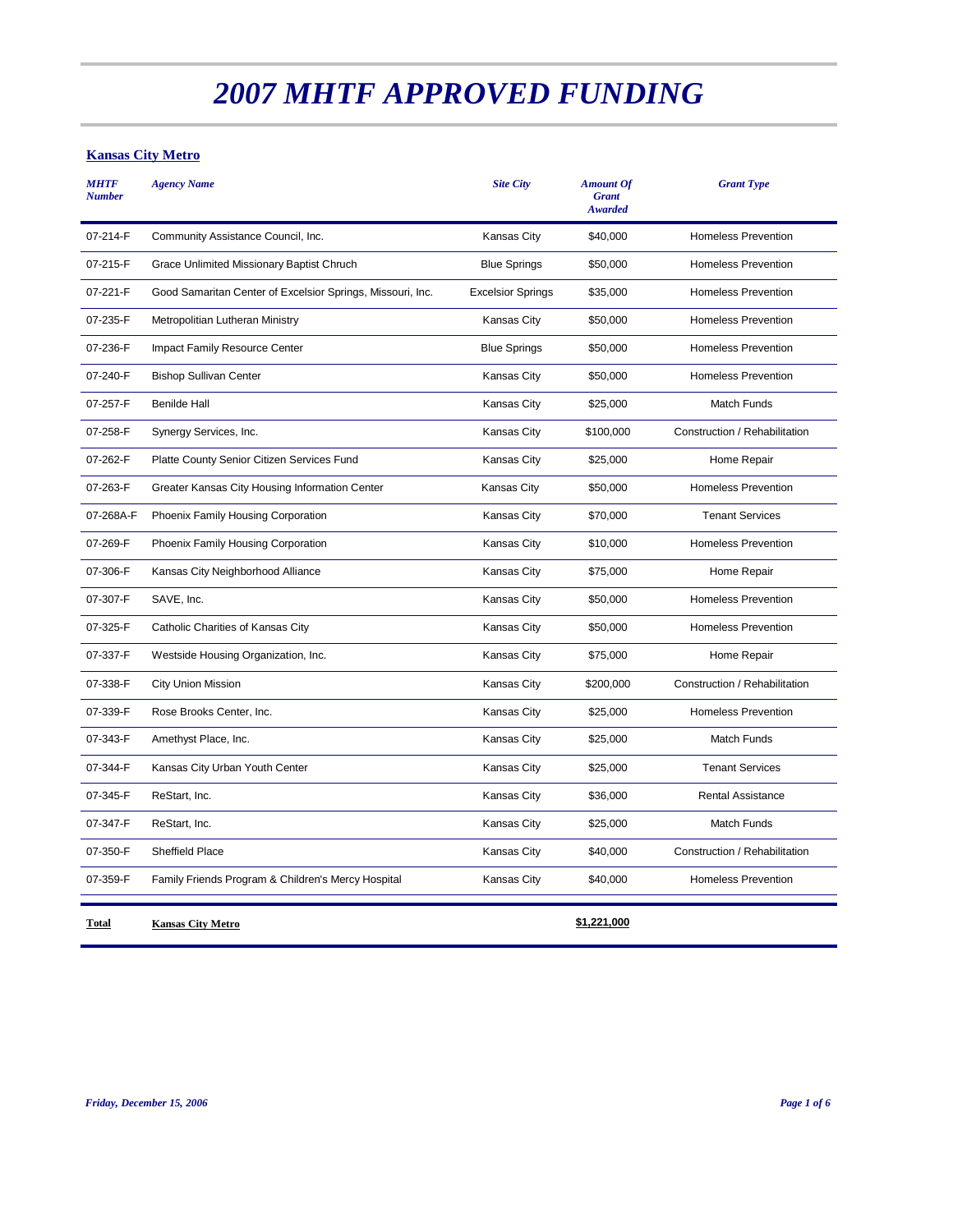#### **North - Central**

| <b>MHTF</b><br><b>Number</b> | <b>Agency Name</b>                              | <b>Site City</b>     | <b>Amount Of</b><br><b>Grant</b><br><b>Awarded</b> | <b>Grant Type</b>             |
|------------------------------|-------------------------------------------------|----------------------|----------------------------------------------------|-------------------------------|
| 07-201-F                     | Stanberry Independent Living, Inc.              | Stanberry            | \$25,000                                           | Construction / Rehabilitation |
| 07-223-F                     | Douglass Community Services, Inc.               | Hannibal             | \$100,000                                          | <b>Homeless Prevention</b>    |
| 07-226-F                     | Green Hills Community Action Agency             | Trenton              | \$75,000                                           | Home Repair                   |
| 07-231-F                     | Northeast Community Action Corporation (NECAC)  | <b>Bowling Green</b> | \$85,000                                           | <b>Match Funds</b>            |
| 07-254-F                     | RAIN of Central Missouri, Inc.                  | Columbia             | \$100,000                                          | Construction / Rehabilitation |
| 07-261-F                     | Catholic Charities - St. Joseph                 | St. Joseph           | \$35,000                                           | <b>Homeless Prevention</b>    |
| 07-264-F                     | Interfaith Community Services, Inc. (InterServ) | St. Joseph           | \$40,000                                           | <b>Rental Assistance</b>      |
| 07-265-F                     | Interfaith Community Services, Inc. (InterServ) | St. Joseph           | \$40,000                                           | Construction / Rehabilitation |
| 07-266-F                     | Interfaith Community Services, Inc. (InterServ) | St. Joseph           | \$50,000                                           | <b>Homeless Prevention</b>    |
| 07-268C-F                    | Phoenix Family Housing Corporation              | Columbia             | \$70,000                                           | <b>Tenant Services</b>        |
| 07-286-F                     | Phoenix Programs, Inc.                          | Columbia             | \$50,000                                           | <b>Homeless Prevention</b>    |
| 07-304-F                     | Comprehensive Human Services, Inc.              | Columbia             | \$35,000                                           | <b>Homeless Prevention</b>    |
| 07-319-F                     | Pettis County Community Partnership             | Sedalia              | \$50,000                                           | <b>Homeless Prevention</b>    |
| 07-329-F                     | Johnson County H.E.L.P.                         | Warrensburg          | \$50,000                                           | <b>Homeless Prevention</b>    |
| Total                        | North - Central                                 |                      | \$805,000                                          |                               |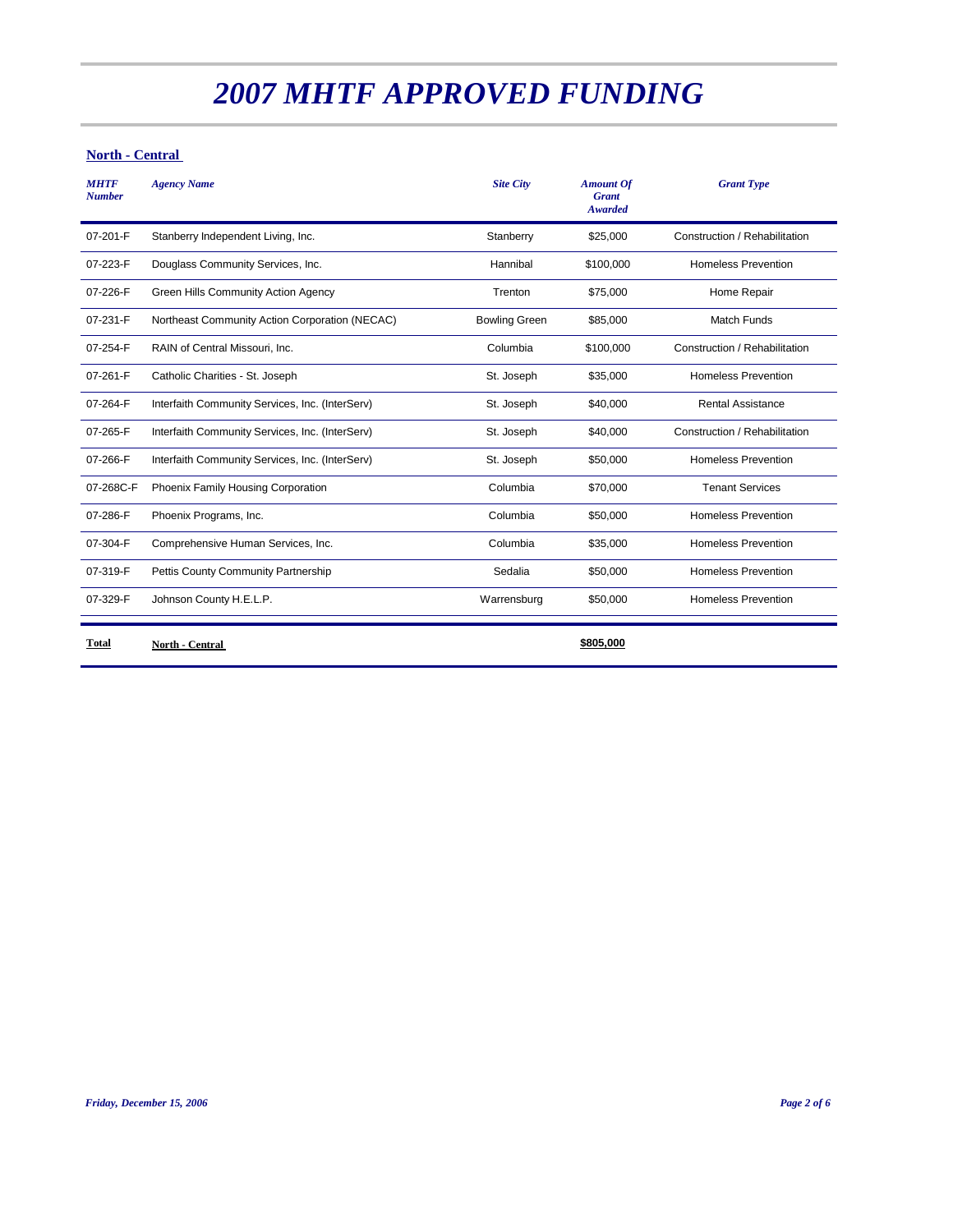#### **Southeast**

| <b>MHTF</b><br><b>Number</b> | <b>Agency Name</b>                                  | <b>Site City</b>      | <b>Amount Of</b><br><b>Grant</b><br><b>Awarded</b> | <b>Grant Type</b>             |
|------------------------------|-----------------------------------------------------|-----------------------|----------------------------------------------------|-------------------------------|
| 07-203-F                     | Phelps County Family Crisis Services, Inc.          | Rolla                 | \$25,000                                           | <b>Homeless Prevention</b>    |
| 07-209-F                     | South Central Missouri Community Action Agency      | Winona                | \$90,000                                           | Home Repair                   |
| 07-217-F                     | Texas County Food Pantry, Inc.                      | Houston               | \$45,000                                           | <b>Homeless Prevention</b>    |
| 07-218-F                     | Samaritan Outreach Center                           | <b>West Plains</b>    | \$35,000                                           | <b>Homeless Prevention</b>    |
| 07-237-F                     | Christos House, Inc.                                | <b>Willow Springs</b> | \$28,000                                           | <b>Homeless Prevention</b>    |
| 07-243-F                     | Community Counseling Center, Inc.                   | Fredericktown         | \$75,000                                           | Construction / Rehabilitation |
| 07-250-F                     | Christos House, Inc.                                | <b>Willow Springs</b> | \$25,000                                           | <b>Match Funds</b>            |
| 07-256-F                     | <b>Community Caring Council</b>                     | Cape Girardeau        | \$80,000                                           | <b>Homeless Prevention</b>    |
| 07-295-F                     | <b>Mission Missouri</b>                             | Sikeston              | \$40,000                                           | Construction / Rehabilitation |
| 07-314-F                     | Susanna Wesley Family Learning Center               | <b>East Prairie</b>   | \$25,000                                           | <b>Homeless Prevention</b>    |
| 07-318-F                     | Vision House of Cape Girardeau                      | Cape Girardeau        | \$25,000                                           | <b>Match Funds</b>            |
| 07-320-F                     | Vision House of Cape Girardeau                      | Cape Girardeau        | \$40,000                                           | <b>Rental Assistance</b>      |
| 07-322-F                     | Ripley County Caring Community Partnership          | Doniphan              | \$40,000                                           | <b>Homeless Prevention</b>    |
| 07-333-F                     | Delta Area Economic Opportunity Corporation (DAEOC) | Portageville          | \$25,000                                           | <b>Match Funds</b>            |
| 07-368-F                     | S.E.M.O. Christian Restoration Center               | Poplar Bluff          | \$25,000                                           | Match Funds                   |
| 07-369-F                     | S.E.M.O. Christian Restoration Center               | Poplar Bluff          | \$55,000                                           | <b>Homeless Prevention</b>    |
| Total                        | <b>Southeast</b>                                    |                       | \$678,000                                          |                               |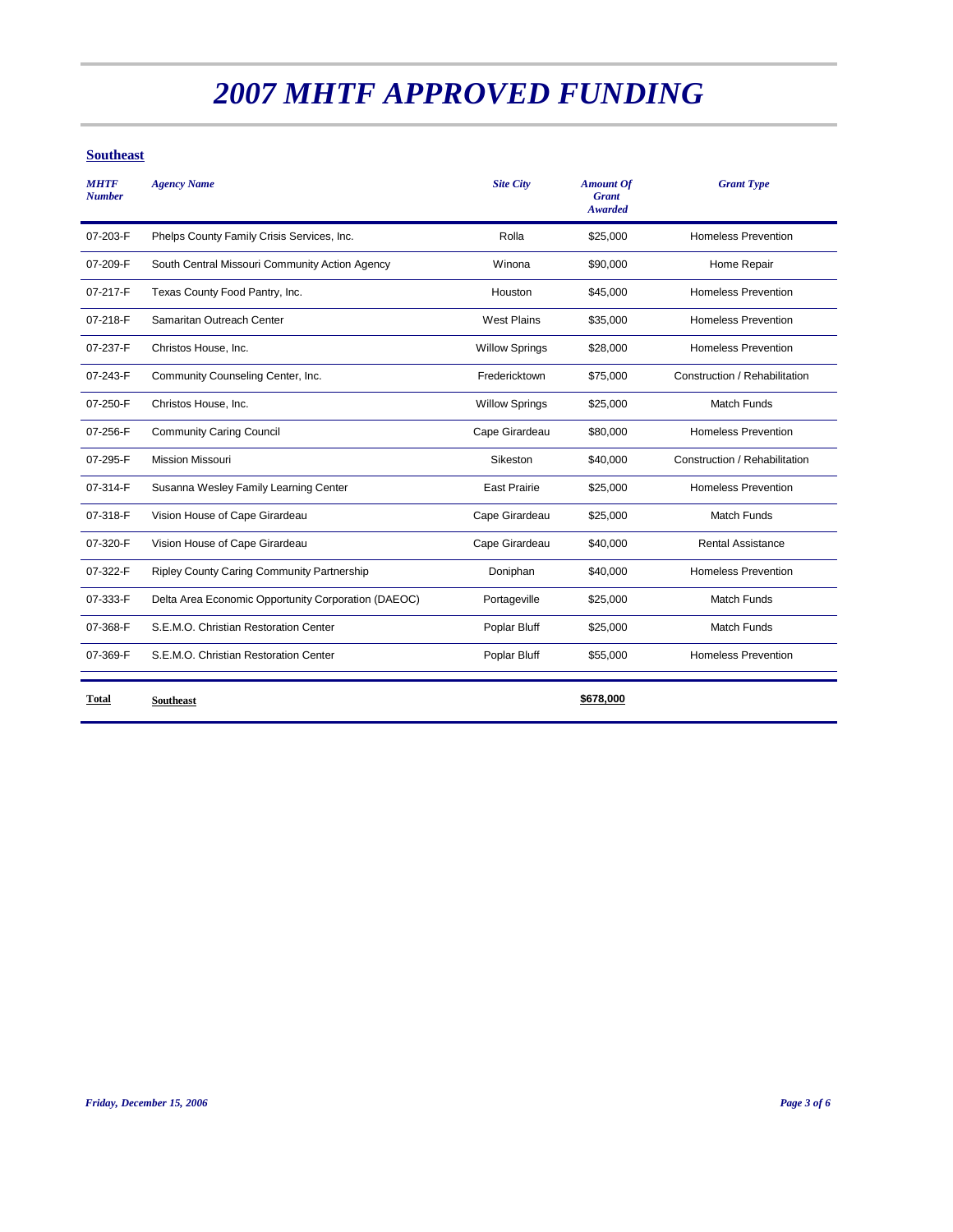#### **Southwest**

| <b>MHTF</b><br><b>Number</b> | <b>Agency Name</b>                                | <b>Site City</b>       | <b>Amount Of</b><br><b>Grant</b><br><b>Awarded</b> | <b>Grant Type</b>             |
|------------------------------|---------------------------------------------------|------------------------|----------------------------------------------------|-------------------------------|
| 07-208-F                     | Boys & Girls Town of Missouri                     | Springfield            | \$25,000                                           | <b>Match Funds</b>            |
| 07-212-F                     | Economic Security Corporation of Southwest Area   | Joplin                 | \$35,000                                           | <b>Homeless Prevention</b>    |
| 07-213-F                     | Ozarks Area Community Action Corporation          | Springfield            | \$30,000                                           | <b>Homeless Prevention</b>    |
| 07-222-F                     | The Kitchen Inc. - Missouri Hotel                 | Springfield            | \$65,000                                           | Construction / Rehabilitation |
| 07-225-F                     | The Kitchen, Inc.                                 | Springfield            | \$30,000                                           | <b>Homeless Prevention</b>    |
| 07-230-F                     | Christian Associates of Table Rock Lake           | <b>Kimberling City</b> | \$114,000                                          | <b>Homeless Prevention</b>    |
| 07-239-F                     | Council of Churches of the Ozarks                 | Springfield            | \$50,000                                           | Home Repair                   |
| 07-255-F                     | Missouri Ozarks Community Action, Inc.            | Richland               | \$40,000                                           | Home Repair                   |
| 07-280-F                     | Catholic Charities - Springfield                  | Springfield            | \$70,000                                           | <b>Homeless Prevention</b>    |
| 07-282-F                     | Ozarks Area Community Action Corporation          | Springfield            | \$250,000                                          | <b>Homeless Prevention</b>    |
| 07-287-F                     | Church Army Branson                               | <b>Branson</b>         | \$40,000                                           | <b>Homeless Prevention</b>    |
| 07-301-F                     | Family Violence Center, Inc.                      | Springfield            | \$48,000                                           | Construction / Rehabilitation |
| 07-302-F                     | Christian Associates of Table Rock Lake           | <b>Kimberling City</b> | \$20,000                                           | <b>Match Funds</b>            |
| 07-312-F                     | COPE, Inc.                                        | Lebanon                | \$25,000                                           | <b>Match Funds</b>            |
| 07-332-F                     | Consumer Credit Counseling Service of Springfield | Springfield            | \$70,000                                           | <b>Homeless Prevention</b>    |
| Total                        | <b>Southwest</b>                                  |                        | \$912,000                                          |                               |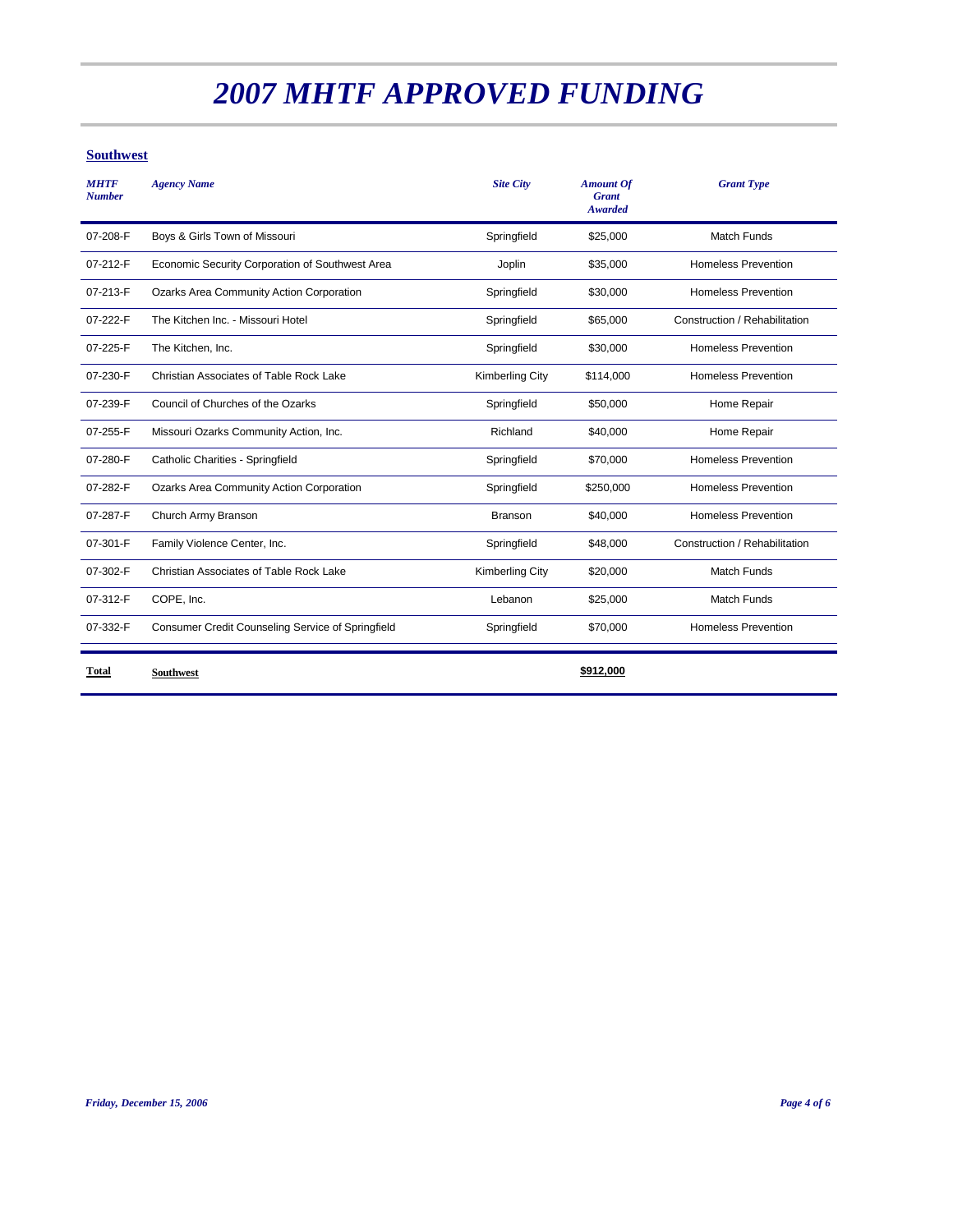#### **St. Louis Metro**

| <b>MHTF</b><br><b>Number</b> | <b>Agency Name</b>                                      | <b>Site City</b>  | <b>Amount Of</b><br><b>Grant</b><br><b>Awarded</b> | <b>Grant Type</b>             |
|------------------------------|---------------------------------------------------------|-------------------|----------------------------------------------------|-------------------------------|
| 07-200-F                     | Great Things Incorporated Foundation                    | St. Louis         | \$150,000                                          | <b>Homeless Prevention</b>    |
| 07-204-F                     | Adequate Housing For Missourians                        | Hazelwood         | \$45,000                                           | <b>Homeless Prevention</b>    |
| 07-206-F                     | Adequate Housing For Missourians                        | Hazelwood         | \$35,000                                           | Home Repair                   |
| 07-211-F                     | Justine Petersen Housing & Reinvestment Corporation     | St. Louis         | \$40,000                                           | Home Repair                   |
| 07-216-F                     | Housing Options Provided for the Elderly, Inc. (HOPE)   | St. Louis         | \$60,000                                           | <b>Homeless Prevention</b>    |
| 07-219-F                     | Room at the Inn                                         | <b>Bridgeton</b>  | \$10,000                                           | <b>Homeless Prevention</b>    |
| 07-224-F                     | Missouri EnergyCare, Inc. dba EnergyCare                | St. Louis         | \$40,000                                           | <b>Homeless Prevention</b>    |
| 07-228-F                     | Society of St. Vincent DePaul Criminal Justice Ministry | St. Louis         | \$100,000                                          | <b>Homeless Prevention</b>    |
| 07-233-F                     | Paraquad, Inc.                                          | St. Louis         | \$50,000                                           | Home Repair                   |
| 07-241-F                     | Rebuilding Together St. Louis                           | St. Louis         | \$75,000                                           | Home Repair                   |
| 07-242-F                     | <b>Catholic Charities Community Services</b>            | St. Louis         | \$40,000                                           | <b>Homeless Prevention</b>    |
| 07-246-F                     | Loving Hearts Outreach                                  | Washington        | \$50,000                                           | <b>Homeless Prevention</b>    |
| 07-248-F                     | Agape Ministry of Warrenton, Inc.                       | Warrenton         | \$35,000                                           | <b>Homeless Prevention</b>    |
| 07-249-F                     | Saints Joachim & Ann Care Service                       | <b>St Charles</b> | \$200,000                                          | <b>Homeless Prevention</b>    |
| 07-268B-F                    | Phoenix Family Housing Corporation                      | St. Louis         | \$70,000                                           | <b>Tenant Services</b>        |
| 07-277-F                     | Independence Center, Inc.                               | Maplewood         | \$92,000                                           | Construction / Rehabilitation |
| 07-278-F                     | Catholic Charities Housing Resource Center              | St. Louis         | \$90,000                                           | Home Repair                   |
| 07-284-F                     | Catholic Charities Housing Resource Center              | St. Louis         | \$100,000                                          | <b>Homeless Prevention</b>    |
| 07-288-F                     | Saint Patrick Center                                    | St. Louis         | \$100,000                                          | <b>Homeless Prevention</b>    |
| 07-297-F                     | Evangelical Children's Home (dba Steppingstone)         | St. Louis         | \$30,000                                           | <b>Rental Assistance</b>      |
| 07-298-F                     | Peter & Paul Community Services, Inc.                   | St. Louis City    | \$50,000                                           | <b>Homeless Prevention</b>    |
| 07-309-F                     | Almost Home, Inc.                                       | St. Louis         | \$12,000                                           | Match Funds                   |
| 07-310-F                     | Center for Women in Transition                          | St. Louis         | \$50,000                                           | <b>Homeless Prevention</b>    |
| 07-311-F                     | Lemay Housing Partnership, Inc.                         | Lemay             | \$40,000                                           | Home Repair                   |
| 07-321-F                     | Our Lady's Inn                                          | Defiance          | \$50,000                                           | Match Funds                   |
| 07-327-F                     | St Louis Transitional Hope House, Inc.                  | St. Louis         | \$20,000                                           | <b>Homeless Prevention</b>    |
| 07-349-F                     | Lydia's House, Inc.                                     | St. Louis         | \$25,000                                           | Match Funds                   |
| 07-364-F                     | Interfaith Residence (dba Doorways)                     | St. Louis         | \$150,000                                          | <b>Homeless Prevention</b>    |
| 07-365-F                     | Beyond Housing & Neighborhood Housing Services, Inc.    | St. Louis         | \$50,000                                           | <b>Homeless Prevention</b>    |
| 07-366-F                     | Beyond Housing & Neighborhood Housing Services, Inc.    | St. Louis         | \$135,000                                          | Home Repair                   |